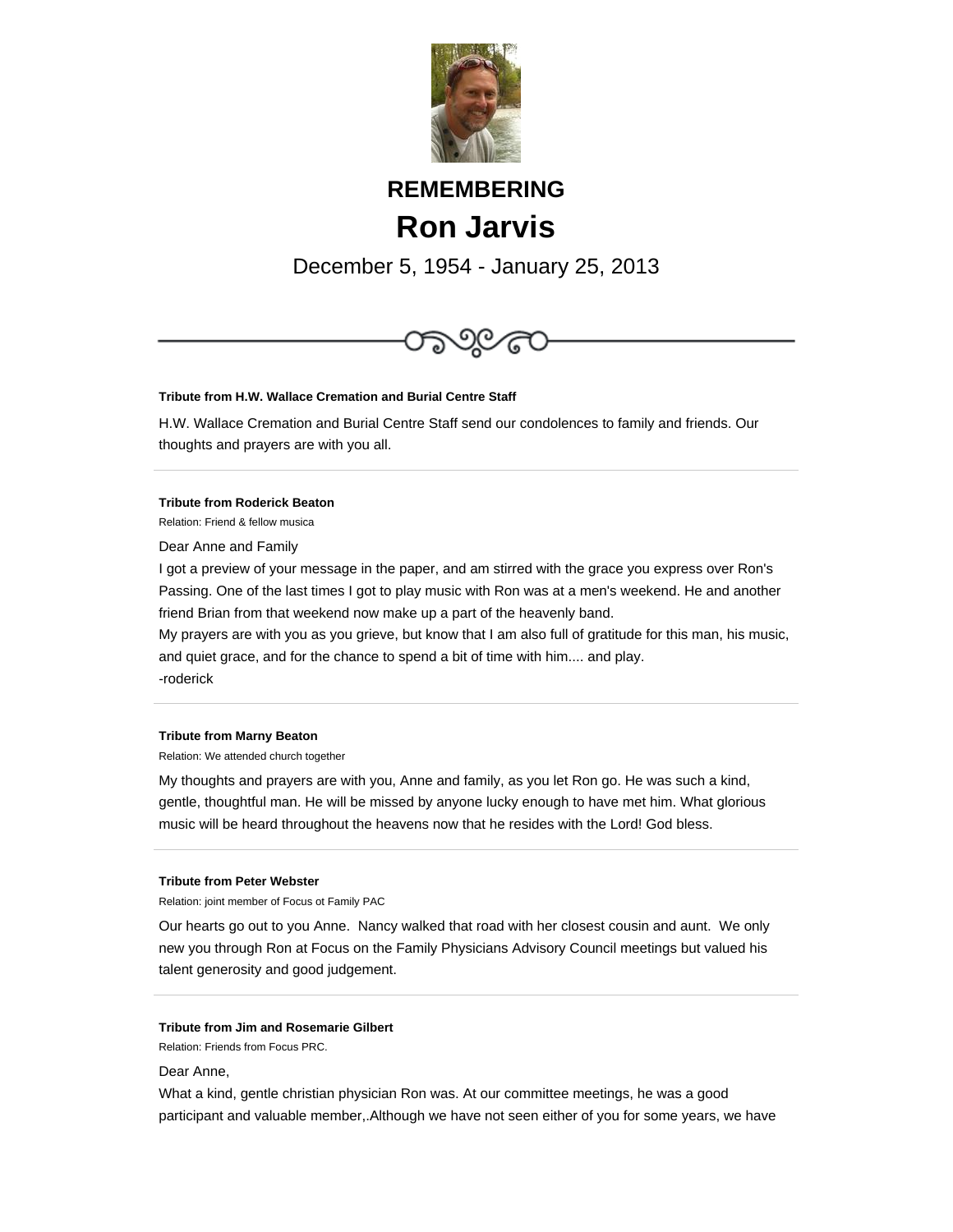followed your blog from afar. The picture of the broken mirror is wonderful, and will bring comfort and hope to us all.

We rejoice to know that he is now whole, and with the Lord, and that we shall all see him again.We send our love and prayers at this time for you and the family , especially for the days that lie ahead.

## **Tribute from Rachael Murphy-Boteler**

Relation: Professional relationship.

Dear Anne and Family,

My heart goes out to you during this painful time. May you take comfort in all your memories of Ron and your family together. How wonderful Ron was able to meet his grand daughter. May he now rest peacefully and watch over you all.

Wishing you strength and peace. God bless you all.

### **Tribute from Jane Stewart**

Relation: Acquaintance, daughter Erin

My heartfelt condolences to the Family and especially Anne and Cammie. Through Erin I have learned what a kind and dear husband and father Ron was and I know how dearly loved and was cared for before and throughout his final years. My prayers are with you all at this time.

#### **Tribute from marjie lalonde**

Relation: patient and fellow worshipper

I knew Ron as a fellow worshipper and also as my doctor for several years.My family attended new life and my late husband Jim served as caretaker before his stroke. Ron was an amazing man with enormous spirit and compassion, who I know without doubt will be welcomed into heaven with much joy and celebration.My thoughts and prayers are with Anne and the family.

## **Tribute from Yvonne McDonald**

Relation: my fabulous physician

Dear Anne and familyMy thoughts,prayers & heavy heart go out to you at such a difficult trying timeRon was my physician for years,a wonderful,kind,compassionate,honest and caring manI was very sad when he left the clinic and still haven't found anyone whom fills his caring doctoring waysHe was certainly the best of the best in my worldI truly believe he's at peace with his Lord, making wonderful music and sharing all his kindness.Heaven will be a superior place now for allMay the comfort of knowing others share in your deep grief help to ease your days aheadThe Lord bless and keep you safe holding you all in the palm of his hands alwaysTake care,love Yvonne McDonald

#### **Tribute from Anne Dawkes**

Relation: Privileged Nurse

My deepest condolences to Anne and her precious family at the passing of Dr Ron. It was a great privilege to enjoy his company when he stayed at Chemainus and despite his illness his wry sense of humor shone through and his amazing spirit was always present. Ron was blessed with having such a loving family around him and I hope this will be a comfort to you during this time. God bless you all.